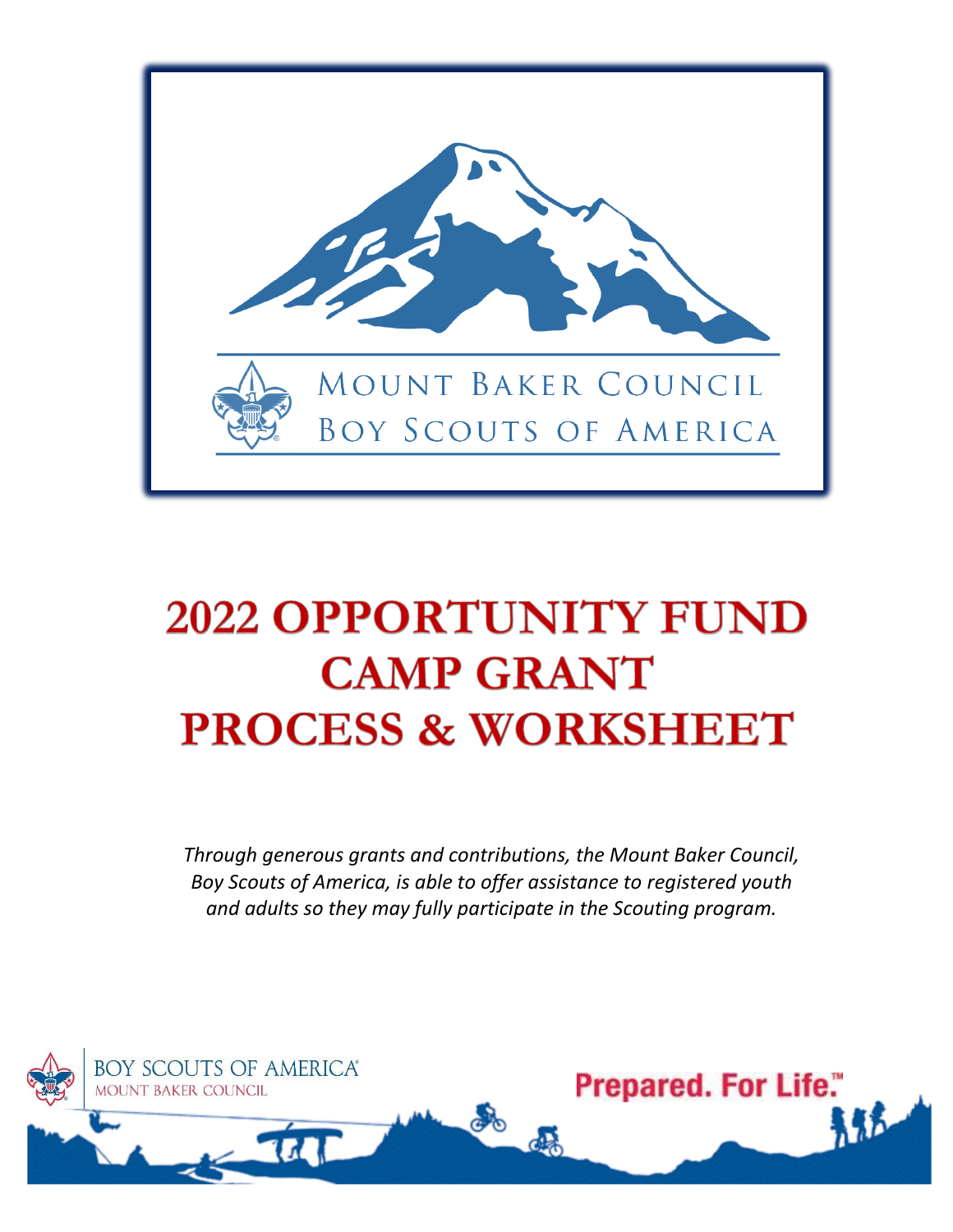

## **Opportunity Fund Camp Grant Application Process & Worksheet**

**Unit Leadership (Committee Chairs, Camping Coordinators, Cubmasters, Scoutmasters, Crew Advisors, etc.) should help families access and complete the Opportunity Fund Camp Grant application process. Completing this worksheet for each applicant before entering the information into the online form is helpful as progress is not saved if you stop prior to final submission.**

To be eligible, the following guidelines must be met by the youth applicant:

- Registered within the Mount Baker Council prior to completing an application.
- Attending a Mount Baker Council-operated Summer Camp program (Cub Scout Day Camp, Cub Scout Overnight Camp, or Scouts BSA Summer Camp)
- Attending an official Council, District, Area or National Training Conference. i.e. NYLT (National Youth Leadership Training)
- Recommended by his/her Unit Leader (Committee Chair, Cubmaster, Scoutmaster, or Advisor) and Parent/Guardian. When a Unit Leader enters the information in to the Mount Baker Council website it is their responsibility to ensure all parties are in agreement with the information provided.

In keeping with the philosophy of "pay your own way", each youth should pay a portion of the fee. Camp Grants are awarded based primarily on need. The more information about the Scout's particular need, the better. The Council also reserves the right to consider the unit's participation in Council administered product sales as demonstrating a concerted effort to raise these funds. The family and unit should also contribute to the cost of the camp experience. Camp Grants awarded will not exceed 50% of the event fee.

Opportunity Fund Camp Grant application is available online via the Mount Baker Council website. Scouts BSA youth and Cub Scouts attending a resident (overnight) camp must complete an Opportunity Fund Camp Grant request by **APRIL 15th** to allow time for review, allocation, and notification. Access the form a[t https://247scouting.com/forms/606-CampGrant2022](https://247scouting.com/forms/606-CampGrant2022) after completing pages 3 and 4 of this worksheet. Cub Scouts attending day camp have until **JUNE 1** to apply**.** If approved, the camp grant amount will be sent to the camp or to the National Conference when registration of the individual is confirmed. Fees will be credited as camp payment in the Scout's name within the Mount Baker Council summer camp registration system. The camp grant is to a specific individual and is not transferable to anyone else.

- 1. Apply online separately for each Scout needing assistance. All information requested on this WORKSHEET is needed when applying online.
- 2. Assistance will be considered based on need and the youth's unit's support of the mission of the Mount Baker Council including participation in the Friends of Scouting Campaign and Popcorn Sale.
- 3. **All requests must be submitted online by APRIL 15 th for Webelos/Cub Scout OVERNIGHT CAMP and Scouts BSA Summer Camp applicants. Cub**  Scout DAY CAMP applicants have until JUNE 1<sup>st</sup>. All Opportunity Fund Camp Grant applications submitted on time will be considered based on the financial need of the Scout in relation to the other applications received and available funds. Any Opportunity Fund applications received after their deadline will only be considered if there are funds remaining.
- 4. Your request will be reviewed by council personnel. Opportunity Fund awards and information will be kept confidential.
- 5. After review, notification will be made by the Council to the Opportunity Fund Camp Grant recipient's family and Unit Leadership.
- 6. Assistance funds will be credited to each Scout when they attend the event they applied for. Funds are only usable by the individual whom the assistance was granted.
- 7. Completeness of the information when applying online will help determine camp grant allocations.
- 8. Scouts are only eligible to receive one form of camp grant financial assistance.

#### **Thrifty: A Scout works to pay their own way and help others. They save for the future. They protect and conserve natural resources. They carefully use time and property.**

**Questions? Please emai[l susan.mccaughan@scouting.org](mailto:susan.mccaughan@scouting.org) or speak to your District Executive**

**This Worksheet is to help gather all information needed for the application process.**

**Apply for a grant online via the Mount Baker Council Website at** 

<https://247scouting.com/forms/606-CampGrant2022>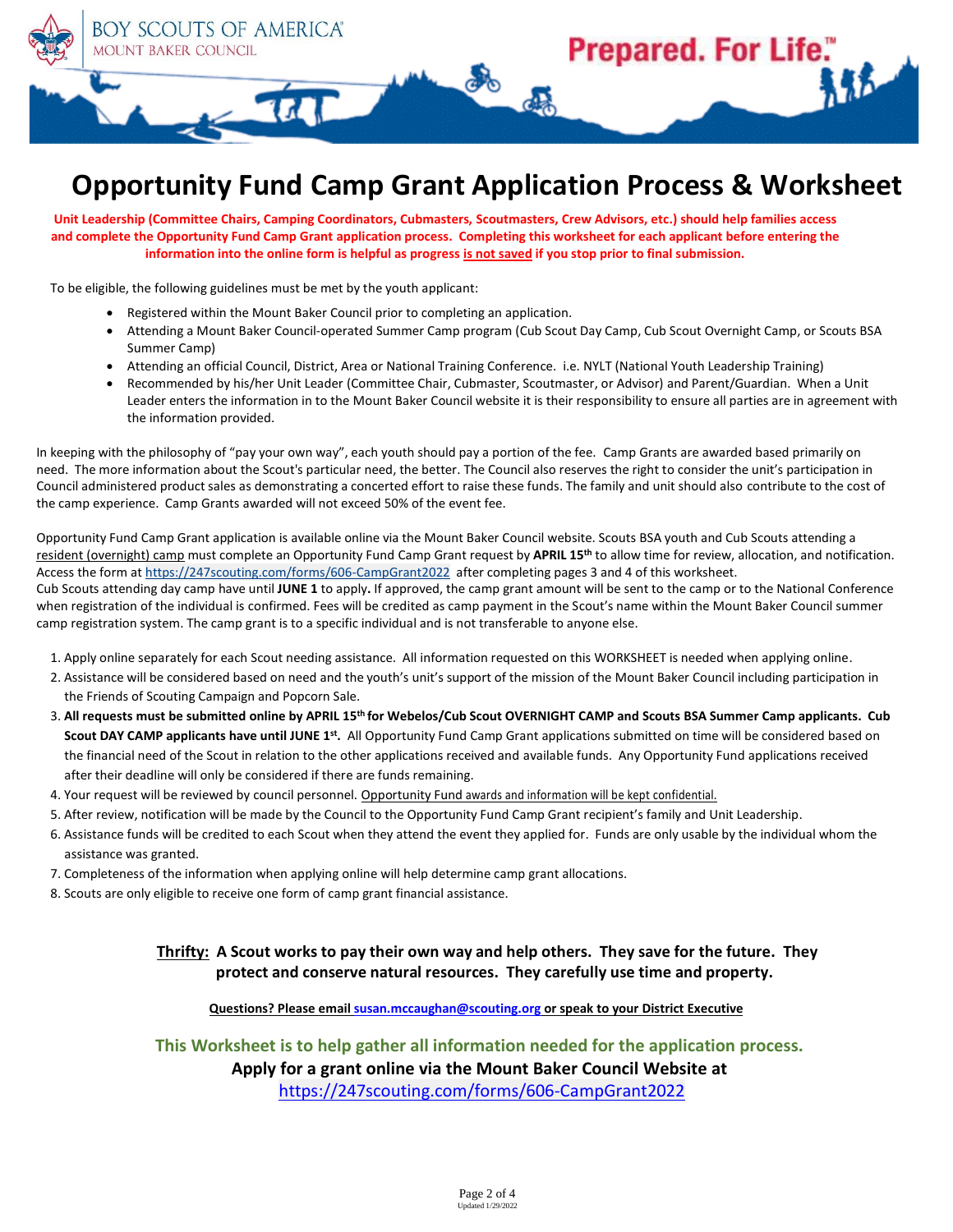

**Opportunity Fund Camp Grant Worksheet**

| <b>Part 1 - Applicant Information</b>                                                                                                                  |  |        |                                                                                                           |  |                                |  |        |                    |
|--------------------------------------------------------------------------------------------------------------------------------------------------------|--|--------|-----------------------------------------------------------------------------------------------------------|--|--------------------------------|--|--------|--------------------|
|                                                                                                                                                        |  |        |                                                                                                           |  |                                |  |        | $Cost: \mathsf{S}$ |
|                                                                                                                                                        |  |        |                                                                                                           |  |                                |  |        |                    |
|                                                                                                                                                        |  |        |                                                                                                           |  |                                |  |        |                    |
|                                                                                                                                                        |  |        |                                                                                                           |  | Male or                        |  | Female | (circle selection) |
|                                                                                                                                                        |  |        |                                                                                                           |  |                                |  |        |                    |
|                                                                                                                                                        |  |        |                                                                                                           |  |                                |  |        |                    |
|                                                                                                                                                        |  |        |                                                                                                           |  |                                |  |        |                    |
|                                                                                                                                                        |  | Street |                                                                                                           |  |                                |  |        |                    |
| City                                                                                                                                                   |  |        | State                                                                                                     |  | Zip<br>County                  |  |        |                    |
| New to Scouting? (please circle): Yes / No If no, how many years has the applicant been involved? _________                                            |  |        |                                                                                                           |  |                                |  |        |                    |
|                                                                                                                                                        |  |        | The applicant participated in the fall popcorn sales this program year. (please circle): Yes / No         |  | If YES, dollar amount sold: \$ |  |        |                    |
| Number of persons in applicant's immediate household?                                                                                                  |  |        |                                                                                                           |  |                                |  |        |                    |
| Family's annual income:                                                                                                                                |  |        |                                                                                                           |  |                                |  |        |                    |
| Less than \$20,000<br>$\Box$<br>$\Box$ \$20,001 - \$30,000<br>$\Box$ \$30,001 - \$40,000<br>\$40,001 - \$50,000<br>□.<br>\$50,001 - \$60,000<br>$\Box$ |  |        | \$60,001 - \$70,000<br>□<br>\$70,001 - \$80,000<br>$\Box$<br>$$80,001 - $90,000$<br>□<br>$$100,000+$<br>◻ |  |                                |  |        |                    |
|                                                                                                                                                        |  |        |                                                                                                           |  |                                |  |        |                    |

| Camp attending:                                              | Please list fee- |  |
|--------------------------------------------------------------|------------------|--|
| <b>Scout Contribution</b>                                    |                  |  |
| <b>Family Contribution</b>                                   |                  |  |
| Unit Contribution                                            |                  |  |
| <b>Charter or Local Private Contribution</b>                 |                  |  |
| <b>Other Contributions</b>                                   |                  |  |
| Amount of Camp Grant Request (no more than 50% of Event Fee) |                  |  |

### **This Worksheet is to help gather all information needed for the application process. Apply for a grant online via the Mount Baker Council Website at**  <https://247scouting.com/forms/606-CampGrant2022>

**Unit Leadership (Committee Chairs, Camping Coordinators, Cubmasters, Scoutmasters, Crew Advisors, etc.) should help families access and complete the Opportunity Fund Camp Grant application process. Completing this worksheet for each applicant before entering the information into the online form is helpful as progress is not saved if you stop prior to final submission.**